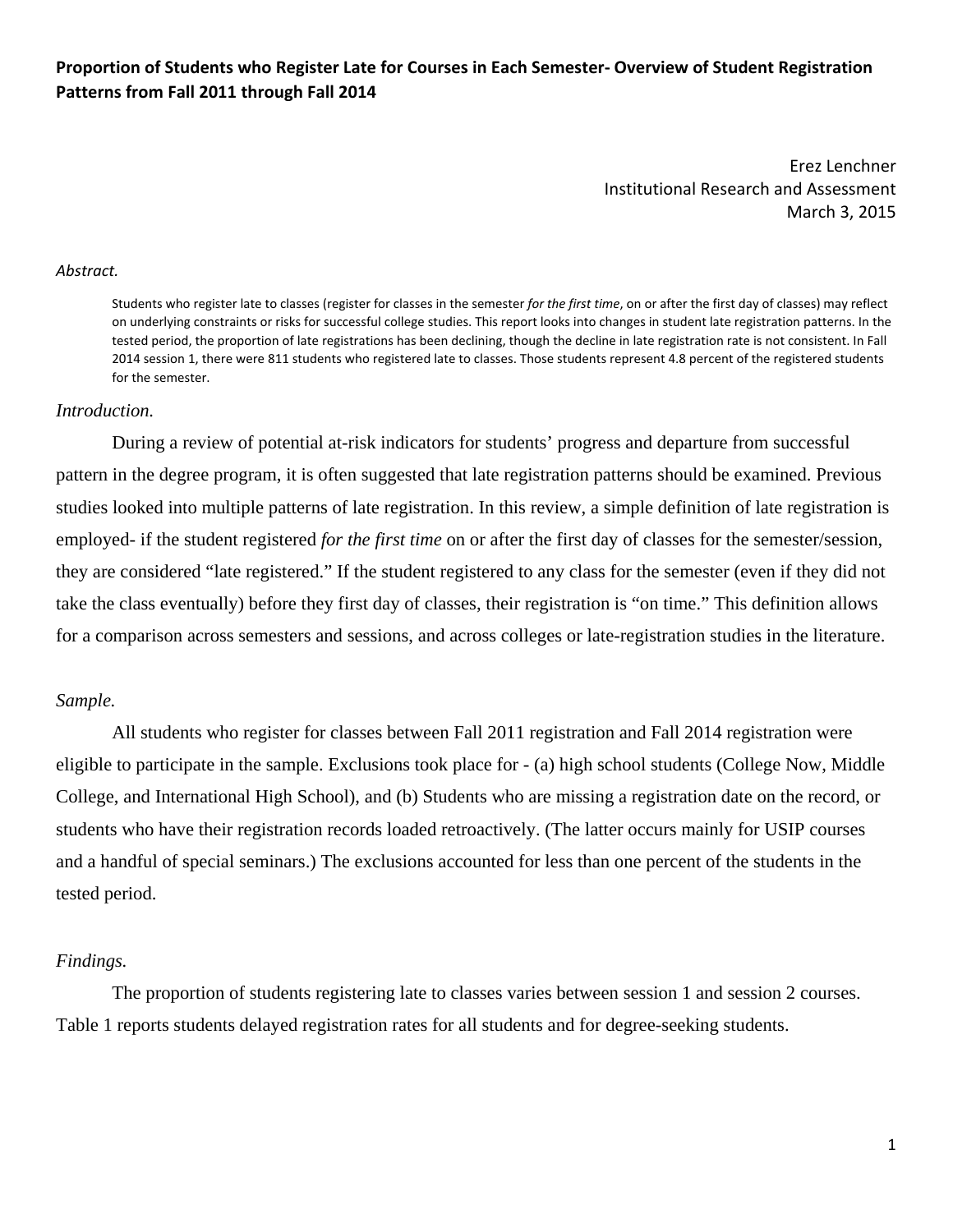|                     |                |                 | <b>All Students</b> |        | Degree-Seeking Students |       |        |  |  |
|---------------------|----------------|-----------------|---------------------|--------|-------------------------|-------|--------|--|--|
| Session<br>Semester |                | <b>Students</b> | Late                | % Late | <b>Students</b>         | Late  | % Late |  |  |
| <b>Fall 2011</b>    | $\mathbf{1}$   | 16,280          | 1,064               | 6.5%   | 16,059                  | 933   | 5.8%   |  |  |
|                     | 2              | 10,412          | 938                 | 9.0%   | 10,340                  | 928   | 9.0%   |  |  |
| Spring 2012         | $\mathbf{1}$   | 16,256          | 699                 | 4.3%   | 15,768                  | 436   | 2.8%   |  |  |
|                     | 2              | 8,010           | 643                 | 8.0%   | 7,920                   | 632   | 8.0%   |  |  |
| <b>Fall 2012</b>    | $\mathbf{1}$   | 16,320          | 1,228               | 7.5%   | 16,290                  | 1,227 | 7.5%   |  |  |
|                     | 2              | 9,428           | 519                 | 5.5%   | 9,420                   | 519   | 5.5%   |  |  |
| Spring 2013         | 1              | 16,682          | 1,437               | 8.6%   | 16,662                  | 1,433 | 8.6%   |  |  |
|                     | 2              | 7,940           | 508                 | 6.4%   | 7,909                   | 506   | 6.4%   |  |  |
| <b>Fall 2013</b>    | $\mathbf{1}$   | 16,807          | 959                 | 5.7%   | 16,506                  | 958   | 5.8%   |  |  |
|                     | 2              | 10,180          | 661                 | 6.5%   | 10,054                  | 658   | 6.5%   |  |  |
| Spring 2014         | 1              | 16,374          | 549                 | 3.4%   | 15,674                  | 518   | 3.3%   |  |  |
|                     | 2              | 9,142           | 319                 | 3.5%   | 8,373                   | 318   | 3.8%   |  |  |
| <b>Fall 2014</b>    | $\mathbf{1}$   | 16,870          | 811                 | 4.8%   | 16,524                  | 809   | 4.9%   |  |  |
|                     | $\overline{2}$ | 10,624          | 257                 | 2.4%   | 10,401                  | 257   | 2.5%   |  |  |

 Table 1. Proportion of all students who register for classes on or after the first day of classes, by semester and by session: All students, and degree‐seeking students only. (Fall 2011 through Fall 2014)

In Fall 2014, 811 students registered to their classes for the first time on or after the first day of class (session 1). It stands for 4.8 percent of the students registering for classes in fall 2014, session 1. In the examined period, the peak point for late registration was in Spring 2013 (session 1), with a total of 1,437 students (8.6 percent) registering for classes on after the first day of classes. The general trend is presented in figure 1. There are no notable differences in the delayed registration rate between all students and degreeseeking students.



 Figure 1. Proportion of *all students* who register for classes on or after the first day of classes, by semester and session (Fall 2011 through Fall 2014)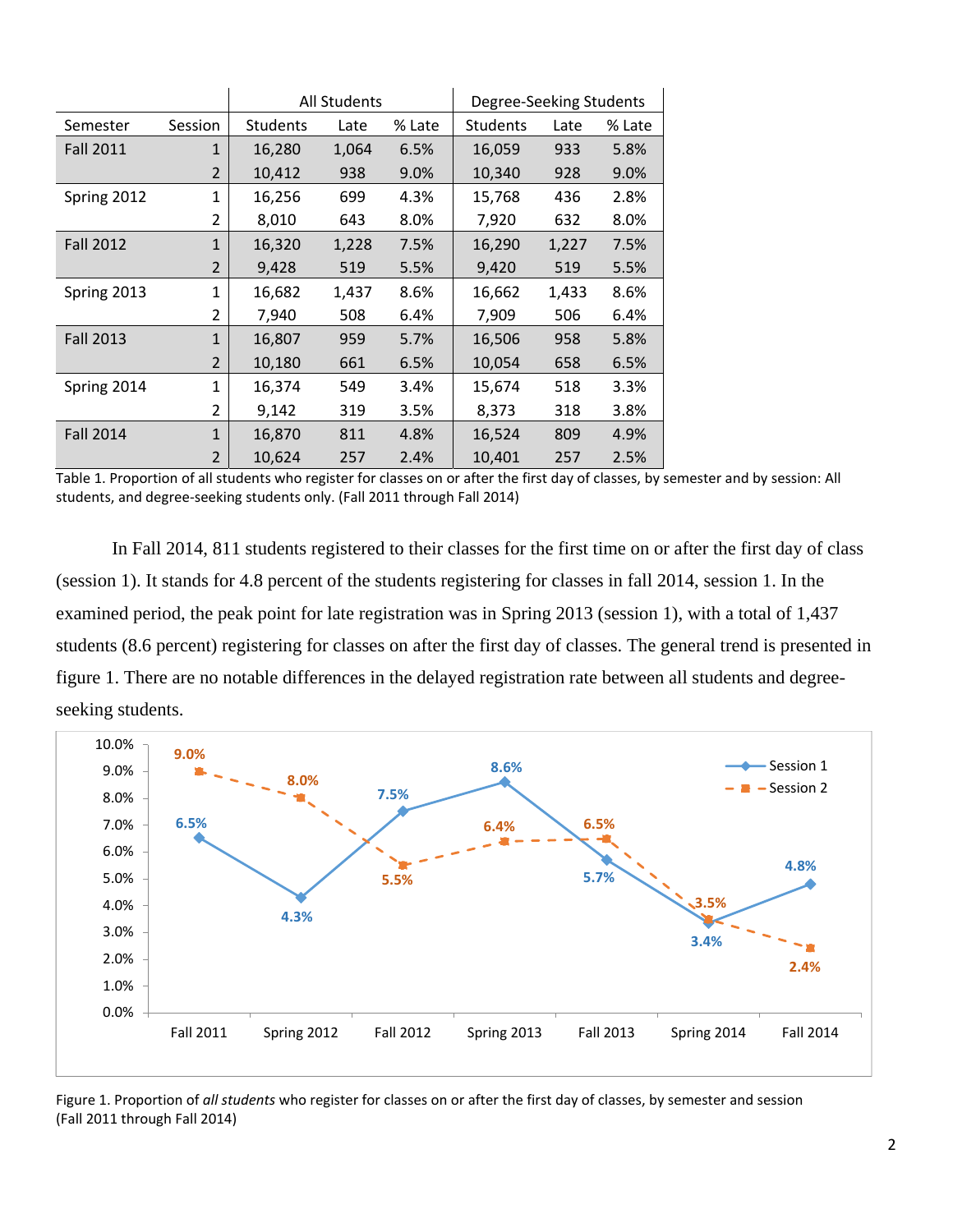Overall, the proportion of students who register late for classes each semester and session is declining over time. Table 2 reports the breakdown of student delayed registration rates by the status in the semester (degree-seeking students only).

|             | <b>FA11</b> | <b>FA11</b> | <b>SP12</b> | <b>SP12</b> | <b>FA12</b> | <b>FA12</b> | <b>SP13</b>         | SP13 | <b>FA13</b> | <b>FA13</b> | <b>SP14</b> | <b>SP14</b> | <b>FA14</b>       | <b>FA14</b> |
|-------------|-------------|-------------|-------------|-------------|-------------|-------------|---------------------|------|-------------|-------------|-------------|-------------|-------------------|-------------|
| Semester    | (1)         | (2)         | (1)         | (2)         | (1)         | (2)         | $\scriptstyle{(1)}$ | (2)  | (1)         | (2)         | (1)         | (2)         | $\left( 1\right)$ | (2)         |
|             |             |             |             |             |             |             |                     |      |             |             |             |             |                   |             |
| All         | 5.8%        | 9.0%        | 2.8%        | 8.0%        | 7.5%        | 5.5%        | 8.6%                | 6.4% | 5.8%        | 6.5%        | 3.3%        | 3.8%        | 4.9%              | 2.5%        |
|             |             |             |             |             |             |             |                     |      |             |             |             |             |                   |             |
| Continuing  | 6.3%        | 10.7%       | 2.9%        | 8.3%        | 7.5%        | 5.8%        | 7.0%                | 6.5% | 6.2%        | 6.7%        | 3.2%        | 4.0%        | 5.1%              | 2.3%        |
|             |             |             |             |             |             |             |                     |      |             |             |             |             |                   |             |
| <b>New</b>  | 4.0%        | 5.0%        | 2.0%        | 6.5%        | 8.4%        | 4.4%        | 12.8%               | 6.0% | 4.9%        | 6.9%        | 3.6%        | 3.0%        | 3.7%              | 2.9%        |
|             |             |             |             |             |             |             |                     |      |             |             |             |             |                   |             |
| Transfer-In | 4.2%        | 5.6%        | 1.4%        | 5.8%        | 5.2%        | 5.6%        | 13.0%               | 5.8% | 4.6%        | 4.9%        | 4.2%        | 3.0%        | 4.2%              | 1.9%        |
|             |             |             |             |             |             |             |                     |      |             |             |             |             |                   |             |
| Re-Admit    | 9.6%        | 13.1%       | 6.0%        | 10.3%       | 10.6%       | 8.6%        | 12.3%               | 7.1% | 6.4%        | 7.3%        | 3.2%        | 3.1%        | 9.1%              | 4.9%        |

 Table 2. Proportion of all students who register for classes on or after the first day of classes, by semester/session and student status: degree‐seeking students only. (Fall 2011 through Fall 2014)

Each row gives the status for a particular group of students: new, continuing, transfer in, or readmitted students. A reference row reports the delayed registration rate for all students in the particular semester. In general, readmit and continuing students register late at higher rates than other student groups, though in recent semesters continuing students delayed registration rate has been very close to the one of the entire degreeseeking student body. The general trend is also presented in figure 2.

---Insert Figure 2 Here (pp. 4) ---

## *Implications.*

Students delayed registration is a known risk indicator in the literature for student performances in current and future semesters. It is not a unique phenomenon to LaGuardia students: In a broad sampling "11% of CCSSE [Community College Survey of Student Engagement] respondents (26,828 of 238,504) and 8% of SENSE [Survey of Entering Student Engagement] respondents (2,629 of 34,266) say they registered after the first class session for at least one class" (Center for Community College Student Engagement, 2012, p. 13).

In the tested period, the proportion of students registering late to classes has been declining, but still reflects a notable group in the student body. Late registration affects students' future performances: Students who practice late registration for session 1 had, on average, one semester retention rate that was 12.7 percent lower than on-time registrants. Special interventions or advisements modules may be developed to better understand the students' constraints and provide them with the support needed to remain in the college.